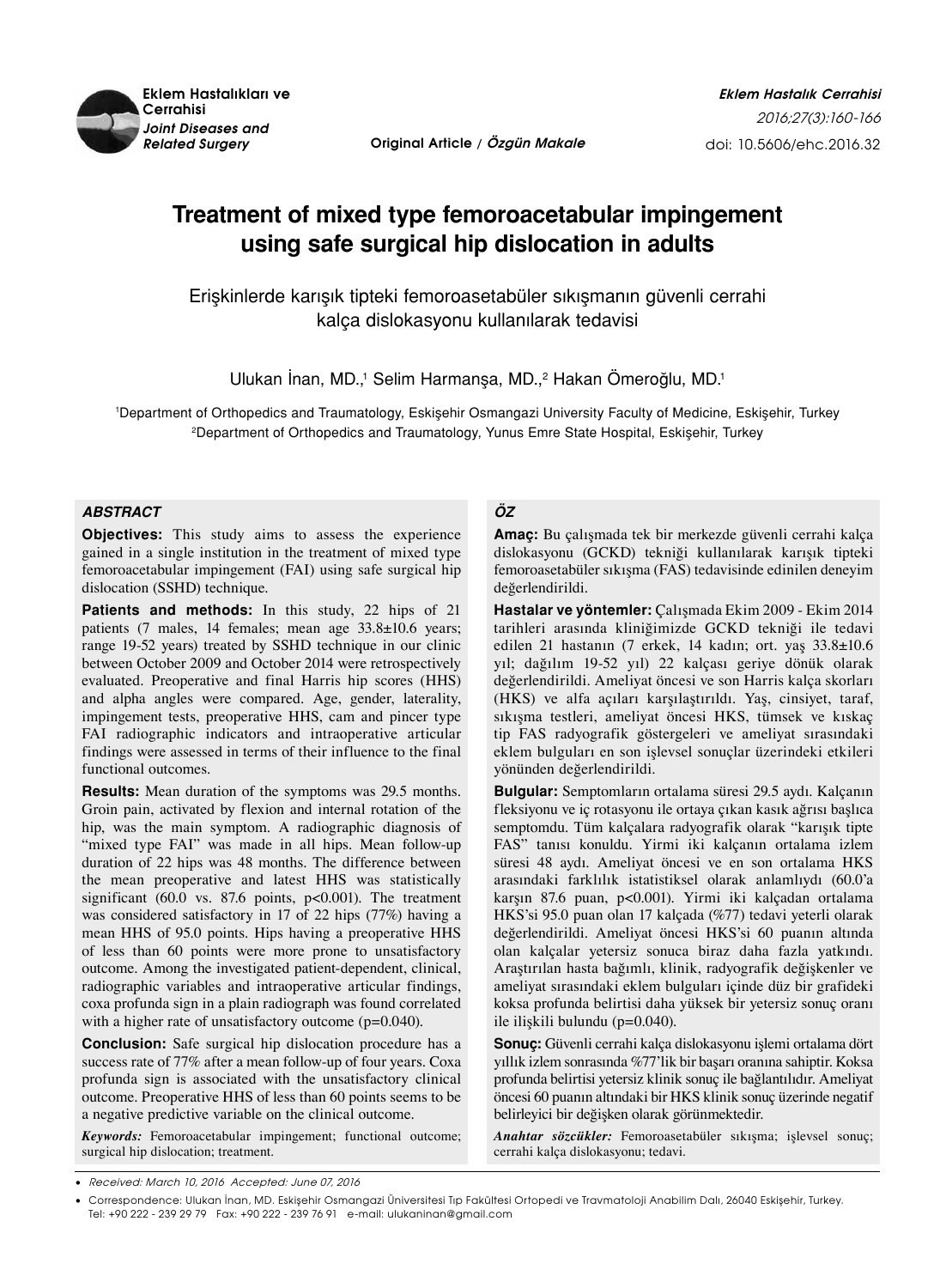Femoroacetabular impingement (FAI) defines the alterations in the anatomy of acetabulum and/or femur head/neck junction, which may lead to restrictions in daily life and cause clinical symptoms in particular hip movements. If the femur head/neck junction loses its curve and becomes aspherical, then it is called a cam type FAI. If there is an excessive acetabular cover of the femoral head, then it is called a pincer type FAI. If both the cam and pincer types are present, then it is called a mixed type FAI.[1,2] The defined alterations in the acetabular and/or proximal femoral bone morphology may cause early deterioration in the structure of the acetabular hyaline cartilage, so FAI has been considered as one of the most important causes of hip osteoarthritis  $(HOA).$ [1,2]

Surgical treatment of FAI using safe surgical hip dislocation (SSHD) was initially reported by the Bernese group led by Ganz in early 2000s.[3] Safe surgical hip dislocation allows a clear visualization of the intraarticular pathologic alterations and an effective elimination of the bony and soft tissue distortions, causing clinical symptoms. This method of treatment has gained a worldwide popularity since then.

Several articles assessing the outcomes of SSHD in adults with FAI have already been published in the international literature. Safe surgical hip dislocation has gained a nationwide popularity for the last 7-8 years in Turkey and the number of published international articles about SSHD from the national institutions is increasing.<sup>[4,5]</sup>

We hypothesized that several factors might influence the functional outcome in FAI treated by using SSHD. Therefore, in this study, we aimed to assess the experience gained in a single institution in the treatment of mixed type FAI using SSHD technique.

#### **PATIENTS AND METHODS**

This retrospective case series included 22 hips of 21 patients (7 males, 14 females; mean age 33.8±10.6; years; range 19 to 52 years) who had diagnosis of mixed type FAI, were operated on using the SSHD technique at Medical Faculty of Eskişehir Osmangazi University, Department of Orthopedics and Traumatology, between October 2009 and October 2014, and had minimum one-year of complete clinical and radiographic follow-up. The study protocol was approved by the Medical Faculty of Eskişehir Osmangazi University Ethics Committee. A written informed consent was obtained from each patient. The study was conducted in accordance with the principles of the Declaration of Helsinki.

The complaints of all patients were initially recorded in detail. Anterior and posterior impingement tests<sup>[6]</sup> and Harris hip score (HHS)<sup>[7]</sup> were used for the clinical assessment of the patients.

In the radiographic examination, anteroposterior pelvic view, false-profile view, frog-leg lateral view, and 90° Dunn view were taken in the supine position in all patients.<sup>[8,9]</sup> An alpha angle of more than  $50^{\circ}$ , pistol-grip sign and coxa vara (femur neck-shaft angle <120°) were considered as "the radiographic indicators of the cam type FAI"[8,9] Acetabular index angle of Tönnis less than 1°, center-edge angle of Wiberg more than 39°, cross-over sign, coxa profunda or acetabular protrusion, ischial spine sign, posterior wall sign, narrowing of the posteroinferior joint space and os acetabuli were considered as "the radiographic indicators of the pincer type FAI".[8,9] Preoperative multidetector computed tomography arthrography and magnetic resonance arthrography were performed to assess the labral tear and acetabular cartilage delamination and to establish a better management planning in all patients.<sup>[10]</sup> The management plan was offered to the patients after assessing all clinical and radiological findings and determining the type of the FAI.

The SSHD technique described by Ganz et al.<sup>[3]</sup> was performed by the same surgical team in all patients. A curved surgical incision was used in 18 hips and a straight incision was used in the last four hips. A straight trochanteric osteotomy was performed in all hips. In one hip, cup hemiarthroplasty was performed due to severe cartilaginous damage on the femoral head. A major intraoperative bleeding was not seen in any of the patients. Parenteral antibiotic prophylaxis for 48 hours and parenteral thromboembolism prophylaxis for 10 days were applied in all patients. Passive hip movements were started and patients were allowed to walk with crutches within 24-48 hours following surgery. The patients were allowed for full weight bearing with one or two crutches at postoperative six weeks.

We initially aimed to compare preoperative and the latest HHS and alpha angles as well as to assess the effect of patient dependent-variables such as age, gender, laterality, impingement tests, radiographic (cam and pincer type FAI indicators) parameters and intraoperative articular findings on the functional outcome of the surgical treatment. The final result was considered "satisfactory", if a hip had minimum HHS of 80 points at the latest follow-up $[7]$  and did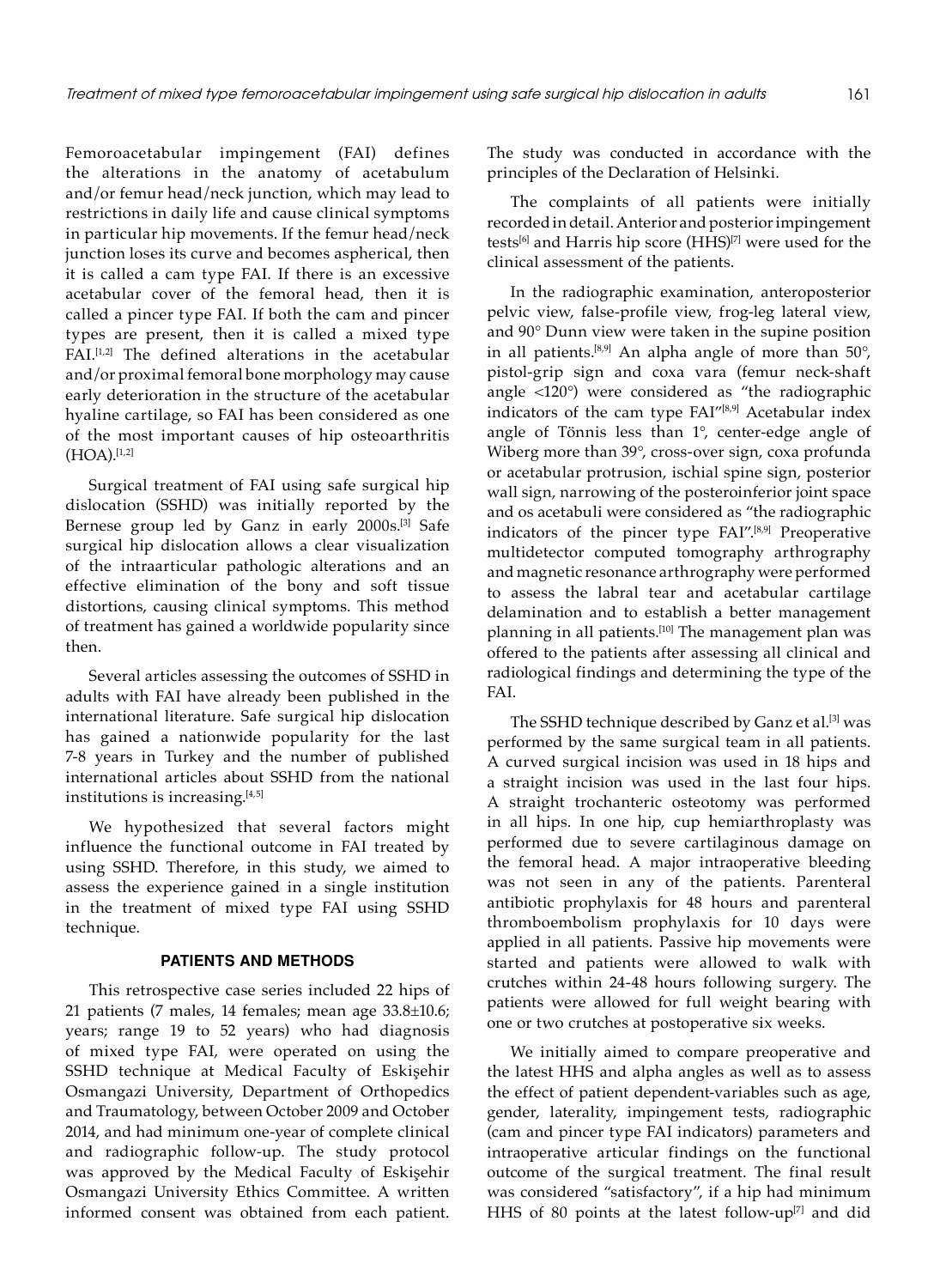not undergo total hip arthroplasty (THA) due to progressive radiological degenerative changes as well as persisting symptoms during follow-up. The latest clinical and radiographic records prior to the THA surgery were used in hips in which a further THA operation would be performed.

# **Statistical analysis**

For the statistical analysis of the data, the paired t test was used to compare the means of paired samples, Mann-Whitney U test was used to compare the means of two independent samples and the chisquare test was used to compare the frequencies of two groups. A *p* value less than 0.05 was considered significant.

# **RESULTS**

The affected side was right hip in eight patients, left hip in 12 patients, and both hips in one female patient.

The mean duration of symptoms from beginning to the diagnosis of FAI was 29.5±23.4 (range 8-84) months. The groin pain during flexion and internal rotation of the hip joint was the main symptom in all patients. In the clinical examination, anterior and posterior impingement tests were positive in 22 (100%) and 18 (82%) hips, respectively. The mean preoperative HHS of 22 hips was 60.0±8.4 (range 49-79) points.

According to the radiographic findings, "mixed type FAI" was present in all hips. Radiographic indicators of moderate or severe type of HOA were not present in any of the hips, preoperatively (Figure 1).

Pistol grip sign was present in all hips and coxa vara in four hips having cam type FAI findings. The mean preoperative alpha angle was 65.1°±5.0° (range 59°-76°).

Cross-over sign was seen in 18 hips, coxa profunda in 12 hips, acetabular protrusion in one hip, ischial spine sign in nine hips, posterior wall sign in five hips, narrowing of the posteroinferior joint space in 16 hips, and os acetabuli in 10 hips having pincer type FAI findings. The mean preoperative acetabular index angle of Tönnis and center-edge angle of Wiberg were -0.7° $\pm$ 2.5° (ranges from -8° to +3°) and 41.2° $\pm$ 8.4° (27°-56°), respectively.

A prominent local labral tear commonly located at the anterosuperior acetabular area was present in 11 hips and an extensive detachment and severe degeneration of the labrum in two hips. Repair of the torn labrum was performed in 10 hips and excision of the severely degenerated and detached labrum in two hips. Delamination of the acetabular cartilage in the weight-bearing zone was observed in



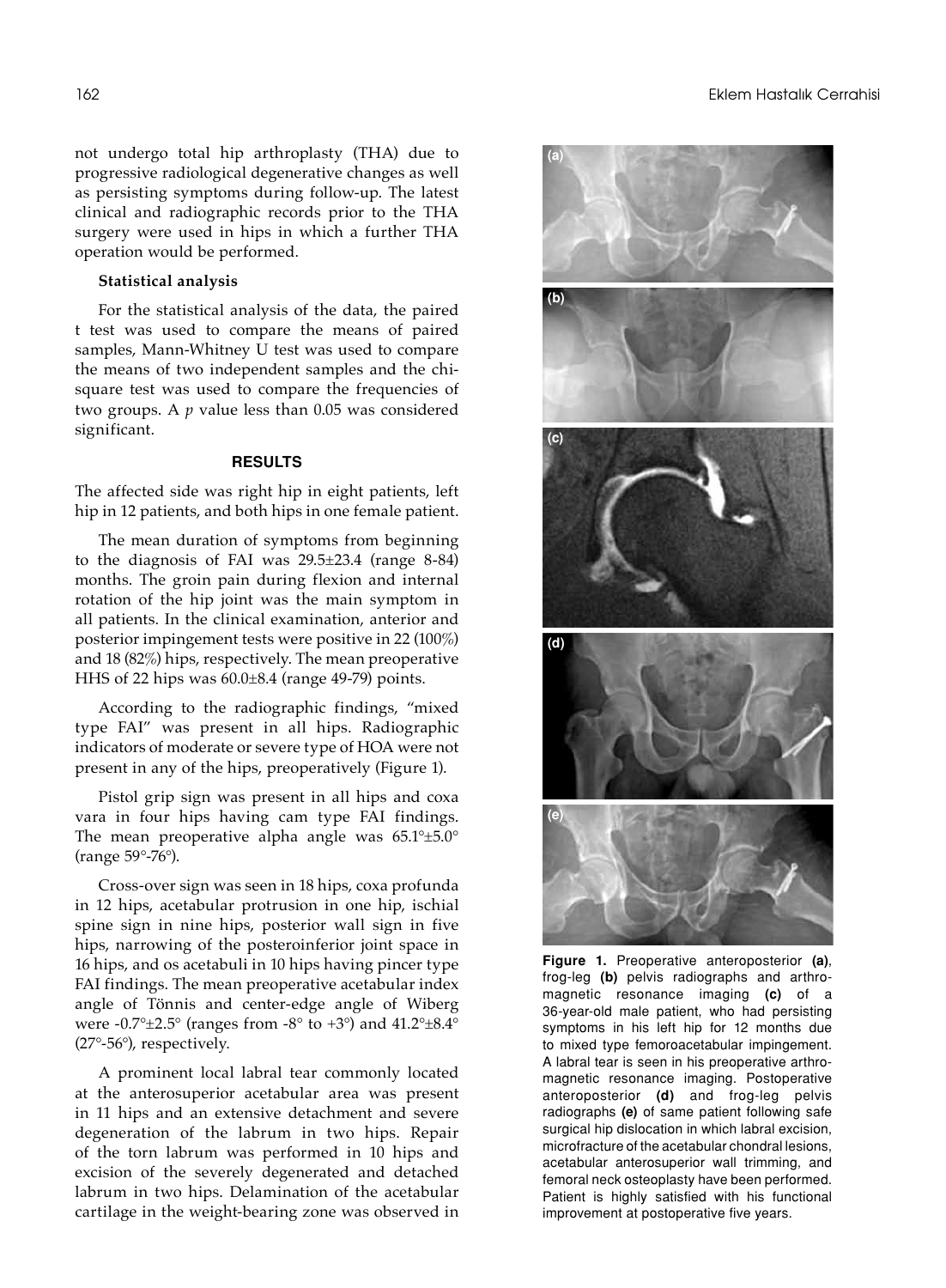16 hips and cartilage debridement accompanied with micro fracture was performed in all these hips. The dimension of all cartilaginous lesions was less than 1 cm2 . Acetabular wall trimming was performed in 14 hips. Osteoplasty of the femur head/neck junction was performed in all hips.

The mean follow-up duration of 22 hips was 48.0±20.0 (range 12-71) months. The latest mean HHS of 22 hips was 87.6±15.6 (range 49-100) points. The difference between the preoperative and the latest mean HHS of 22 hips was considered statistically significant (p<0.001). The final outcome was considered "satisfactory" in 17 of 22 hips (77%) having a mean HHS of 95 points after a mean followup of four years (Table I). Among five hips with an unsatisfactory outcome, four already underwent total hip arthroplasty surgery due to persisting symptoms and progressive HOA within the first three years following the primary surgery. A second-look hip arthroscopy was performed in one hip with an unsatisfactory clinical outcome, but no significant arthroscopic findings or significant radiological alterations including avascular necrosis of the femoral head were found. Minor trochanteric irritation on the trochanteric osteotomy site, which had no adverse effects on the clinical outcome, was observed in eight hips (36%). Neuropraxia of the sciatic nerve was not observed.

Latest mean alpha angle of 21 hips (the one in which cup arthroplasty had been performed was not included) was 51.2°±3.2° (range 44°-57°). The correction in the alpha angle, when compared with the preoperative mean alpha angle, was considered statistically significant (p<0.001).

Radiographic findings of avascular necrosis were not seen in any of the hips during follow-up. Heterotopic ossification was seen in two hips (9%). Breakage of one of the two 4.5 mm cortical screws, used for the fixation of the trochanteric osteotomy, was seen in one hip at postoperative three months, but did not affect the bone union process at the osteotomy site.

Latest mean HHS was significantly higher in hips with "satisfactory outcome" than in ones with "unsatisfactory outcome" (p<0.001) (Table I). Mean preoperative HHS was somewhat higher in hips with "satisfactory outcome" than in ones with "unsatisfactory outcome" ( $p=0.059$ ). It was seen that none of the preoperative HHS of the hips with unsatisfactory outcome exceeded 58 points (Table I). Coxa profunda sign was the only variable that was correlated with a higher rate of "unsatisfactory

outcome" (p=0.040) (Table I). Rate of os acetabuli was higher in hips with satisfactory outcome.

#### **DISCUSSION**

The problem of missed or delayed diagnosis still exists in patients having FAI and this has a significant effect on the natural history of the problem and increases the risk of development of HOA.<sup>[2,6]</sup> The mean duration between the initiation of the symptoms and making the diagnosis was about 2.5 years in the present study and this might have adverse effects on the outcomes of the patients. Groin pain, provoked by certain hip movements, was the main symptom of the patients in the present study and this finding correlated well with findings in the literature.<sup>[2,6]</sup> Our experiences have shown us that the physicians dealing with pain and irritability symptoms especially around the groin and anterior/lateral thigh regions should be informed well concerning the clinical presentation of FAI in order to avoid missed or delayed diagnosis in FAI.

In a meta-analysis, the anterior impingement test was considered as the most valuable screening test in FAI.[11] The sensitivity of anterior impingement test for FAI was found to be 100% in the present study. In our daily practice, anterior and posterior impingement tests are two of the several routine hip examination tests in adolescents and adults.

Radiographic indicators of cam and pincer type FAI were previously well defined.<sup>[8,9]</sup> Among the cam type indicators, the sensitivity of pistol-grip sign was 100% in the present study. The hips had a higher preoperative mean of alpha angle. Among the pincer type indicators, crossover sign, narrowing of the posteroinferior joint space, and coxa profunda were the three most commonly seen ones. Besides, the hips had higher preoperative means of acetabular index and center-edge angles. However, it should be remembered that the radiographic indicators of FAI could even be seen in a higher percentage of healthy young adults without any hip complaints.[12] So, these radiographic indicators become valuable when the patients have symptoms and clinical findings.

Although there has been a trend towards the arthroscopic treatment of FAI, according to the findings of three systematic reviews, both arthroscopic and open surgical techniques have similar and higher rates of satisfactory clinical outcomes at short/mid-term follow-up and there still exists no high level of scientific evidence concerning the superiority of one surgical technique to another.[13-15] According to the results of the published studies in which the number of hips has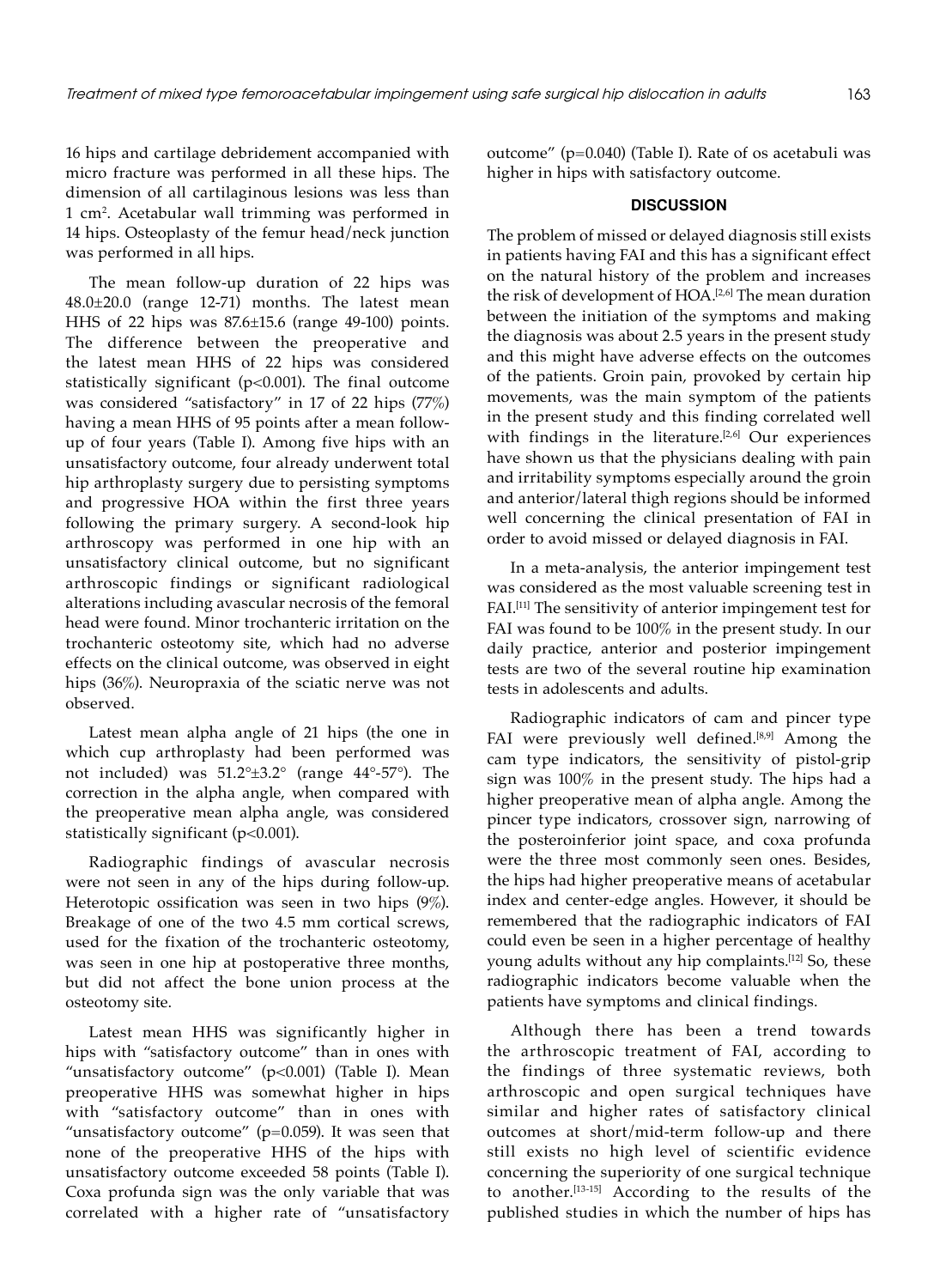# **Table I**

Correlation between several patient-dependent, clinical, radiographic, and intraoperative articular variables with final outcome

|                                              |                      | Satisfactory outcome (n=17) |                |             |                     | Unsatisfactory outcome (n=5)   |                |           |            |
|----------------------------------------------|----------------------|-----------------------------|----------------|-------------|---------------------|--------------------------------|----------------|-----------|------------|
|                                              | n                    | $\%$                        | Mean±SD        | Min.-Max.   | n                   | $\%$                           | Mean±SD        | Min.-Max. | $\rho$     |
| Age (years)                                  |                      |                             | $34.9 \pm 9.5$ | 19-50       |                     |                                | 30.0±14.3      | 19-52     | 0.367      |
| Gender<br>Females<br>Males                   | 11<br>6              | 73<br>86                    |                |             | 4<br>$\mathbf{1}$   | 27<br>14                       |                |           | 1.0        |
| Laterality<br>Right<br>Left                  | 7<br>10              | 78<br>77                    |                |             | 2<br>3              | 22<br>23                       |                |           | 1.0        |
| Duration of symptoms (months)                |                      |                             | 29.6±23.4      | $8 - 84$    |                     |                                | 29.4±26.0      | $9 - 72$  | 0.937      |
| Anterior impingement test<br>Yes<br>No       | 17<br>0              |                             |                |             | 5<br>0              |                                |                |           | N/A        |
| Posterior impingement test<br>Yes<br>No      | 13<br>$\overline{4}$ | 72<br>100                   |                |             | 5<br>$\Omega$       | 28<br>$\frac{1}{2}$            |                |           | 0.535      |
| Preoperative HHS                             |                      |                             | $61.8 \pm 8.7$ | 50-79       |                     |                                | $54.2 \pm 3.6$ | 49-58     | 0.059      |
| Latest HHS                                   |                      |                             | $95.0 \pm 5.2$ | 80-100      |                     |                                | 62.2±11.0      | 49-76     | $< 0.001*$ |
| Pistol-grip sign<br>Yes<br>No                | 17<br>0              |                             |                |             | 5<br>0              |                                |                |           | N/A        |
| Coxa vara<br>Yes<br>No                       | 3<br>14              | 75<br>78                    |                |             | 1<br>4              | 25<br>22                       |                |           | 1.0        |
| Preoperative alpha angle (°)                 |                      |                             | 65.2±3.9       | 59-71       |                     |                                | $64.8 \pm 8.3$ | 54-76     | 0.969      |
| Latest alpha angle (°)                       |                      |                             | $51.2 \pm 3.4$ | 44-57       |                     |                                | $51.4 \pm 3.0$ | 48-55     | 0.967      |
| Preoperative center-edge angle (°)           |                      |                             | 41.7±8.9       | 27-56       |                     |                                | 39.6±7.1       | 29-52     | 0.479      |
| Preoperative acetabular index angle (°)      |                      |                             | $-1.1 \pm 2.7$ | $-8$ to $3$ |                     |                                | $0.6 + 1.3$    | $0 - 3$   | 0.193      |
| Cross-over sign<br>Yes<br>No                 | 15<br>$\mathbf{2}$   | 83<br>50                    |                |             | 3<br>$\overline{c}$ | 17<br>50                       |                |           | 0.210      |
| Coxa profunda<br>Yes<br>No                   | $\overline{7}$<br>10 | 58<br>100                   |                |             | 5<br>0              | 42<br>$\overline{\phantom{a}}$ |                |           | $0.040*$   |
| Ischial spine sign<br>Yes<br>No              | 7<br>10              | 78<br>77                    |                |             | 2<br>3              | 22<br>23                       |                |           | 1.0        |
| Posterior wall sign<br>Yes<br>No             | 4<br>13              | 80<br>76                    |                |             | 1<br>4              | 20<br>24                       |                |           | 1.0        |
| Posteroinferior joint narrowing<br>Yes<br>No | 13<br>4              | 81<br>67                    |                |             | 3<br>2              | 19<br>33                       |                |           | 0.419      |
| Os acetabuli<br>Yes<br>No                    | 10<br>$\overline{7}$ | 100<br>58                   |                |             | 0<br>5              | $\overline{\phantom{a}}$<br>42 |                |           | $0.040*$   |
| Labral tear<br>Yes<br>No                     | 9<br>8               | 69<br>89                    |                |             | 4<br>1              | 31<br>11                       |                |           | 0.293      |
| Cartilage delamination<br>Yes<br>No          | 12<br>5              | 75<br>83                    |                |             | 4<br>$\mathbf{1}$   | 25<br>17                       |                |           | 1.0        |

SD: Standard deviation; Min.: Minimum; Max.: Maximum; N/A: Not available; HHS: Harris hip score. \* Significant difference (p<0.05).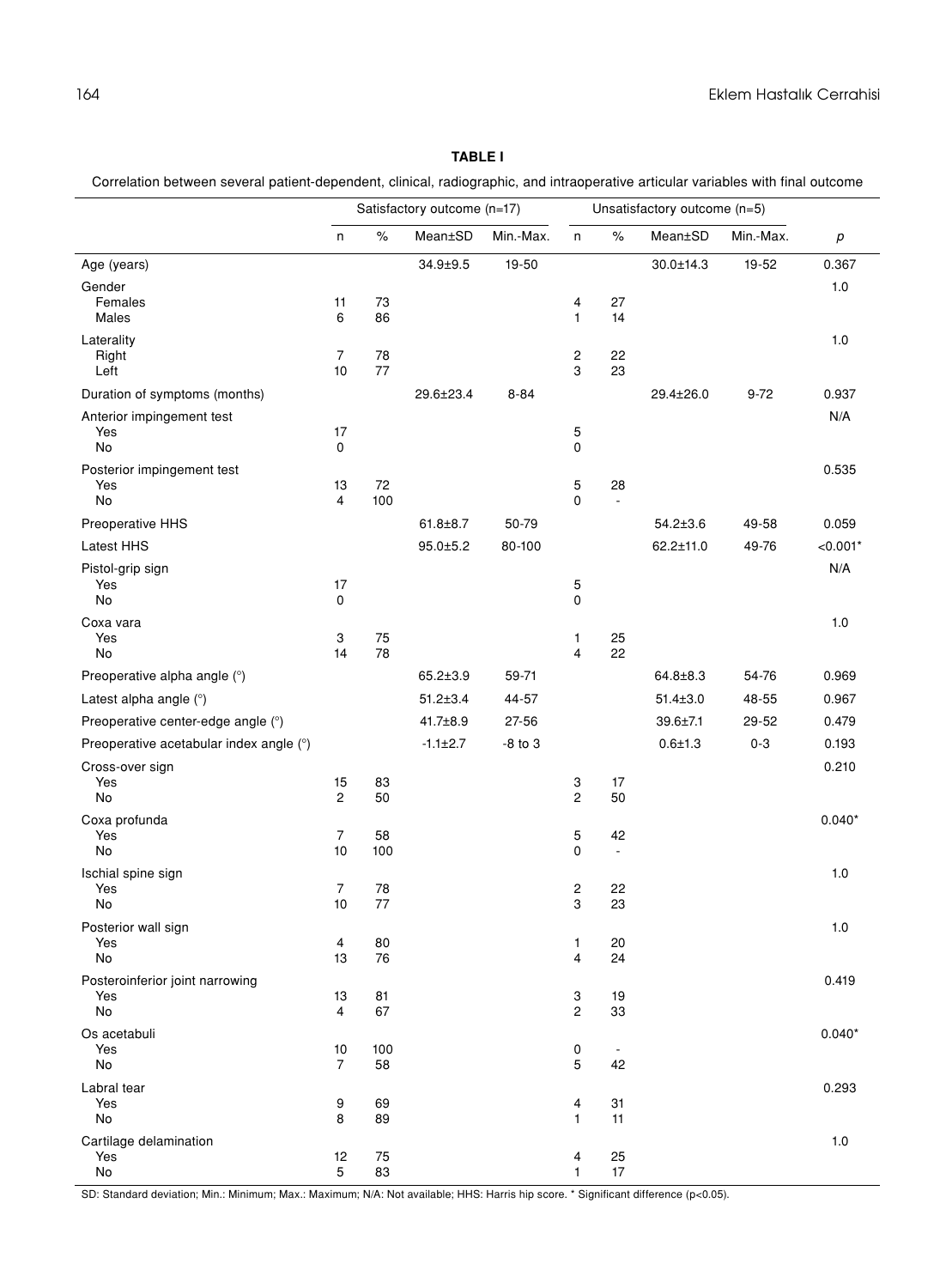ranged from 19 to 60 and the mean follow-up has ranged from 2 years to 5.2 years, treatment of FAI by SSHD provides a significant improvement in the early functional outcome of the adult patients.[13] The rate of excellent and good clinical results following SSHD in FAI has been about 80% in the published studies performed in adults.<sup>[14]</sup> Arthroscopic group patients only have better improvement in general health related quality of life scores than SSHD group patients.[15] In the present study, all hips had mixed type FAI with moderate to severe clinical, radiological, and intraoperative findings and an arthroscopic treatment could have been difficult to overcome all the bony and soft tissue alterations in most of the patients. The findings of the present study revealed a significant functional improvement in 17 out of 22 hips (77%) after a mean follow-up of four years. Among the five hips with unsatisfactory outcome, none of them had a preoperative HHS of more than 60 points. Age, gender, and laterality had no significant effects on the clinical outcome. Among the assessed radiographic indicators of FAI, coxa profunda sign was the only one having adverse effects on the final clinical outcome, as none of the hips without coxa profunda sign in the preoperative plain radiographs would have an unsatisfactory clinical outcome. However, coxa profunda sign was found as a common radiographic finding even in healthy and asymptomatic subjects, so it was considered as a benign alteration in the hip morphology as well as a nonspecific radiographic indicator of pincer type FAI.[16,17] The findings of our study including limited number of cases are not compatible with the ones of the previously mentioned studies. We believe that coxa profunda sign needs to be revisited in larger FAI case series including symptomatic and surgically treated patients. The results of the present study revealed that the rate of os acetabuli was higher in hips with satisfactory outcome than in hips with unsatisfactory outcome. However, we believe that this can be an accidental finding as os acetabuli is an anatomical obstacle to certain hip movements.

Open labral debridement and acetabular/femoral neck osteoplasty were reported as successful procedures for providing favorable postoperative hip scores.<sup>[14]</sup> In the present study, labral repair/ excision was performed in 55% of the hips, acetabular cartilage debridement and micro fracture in 73%, acetabular wall trimming in 64%, and femoral neck osteoplasty in all. A significant improvement in the alpha angle was obtained following femoral neck osteoplasty. There was no significant correlation between the intraoperative labral and cartilaginous alterations and the final outcome. We suggest that it is utmost important to establish and then to eliminate all the bony alterations causing impingement intraoperatively as well as to treat the labral and cartilaginous problems. Although all the hips had an initial diagnosis of mixed type FAI, we performed acetabular trimming in two third of the hips. This was because mixed type FAI was a radiographic diagnosis, but we made our final decision concerning the need of an acetabular trimming after performing intraoperative hip impingement tests.

It was initially reported that an anterior hip dislocation with minor and controlled surgical trauma did not impair the femoral head perfusion.[3] None of the hips in the present study had radiological signs of femoral head avascular necrosis during follow-up.

The other reported complications of SSHD are trochanteric nonunion, trochanteric discomfort due to bursitis, and progression of HOA and subsequent conversion to THA.[13] In the present study, rates of the postoperative occurrence of minor trochanteric discomfort and the need for subsequent THA due to progressive clinical discomfort and radiographic degenerative changes were 36% and 18%, respectively. We believe that the need for a subsequent THA during follow-up may increase in hips with preoperative low HHS.

There are three shortcomings of the present study. First, the number of patients was not so high for drawing stronger conclusions. The unsatisfactory outcome group had only five patients and this could have a negative impact on the power of the statistical analysis. However, mid-term experience of a national institution with a technically demanding and widely used operative technique in complicated intraarticular hip pathologies can be considered a significant scientific contribution to the literature. Second, we only evaluated the clinical outcomes of the patients but did not evaluate the radiographic findings of HOA at the latest follow-up. Such an evaluation could have helped us to draw conclusions concerning the use of SSHD on preventing HOA in FAI. Third, we did not have a data comparing the results of SSHD with the other surgical techniques, as this would have helped to determine the usability of the presented technique more effectively.

With the numbers available in the study, we can conclude that SSHD provides a considerable functional improvement in 77% of the patients with mixed type FAI after a mean follow-up of four years. Coxa profunda sign is the only radiographic indicator